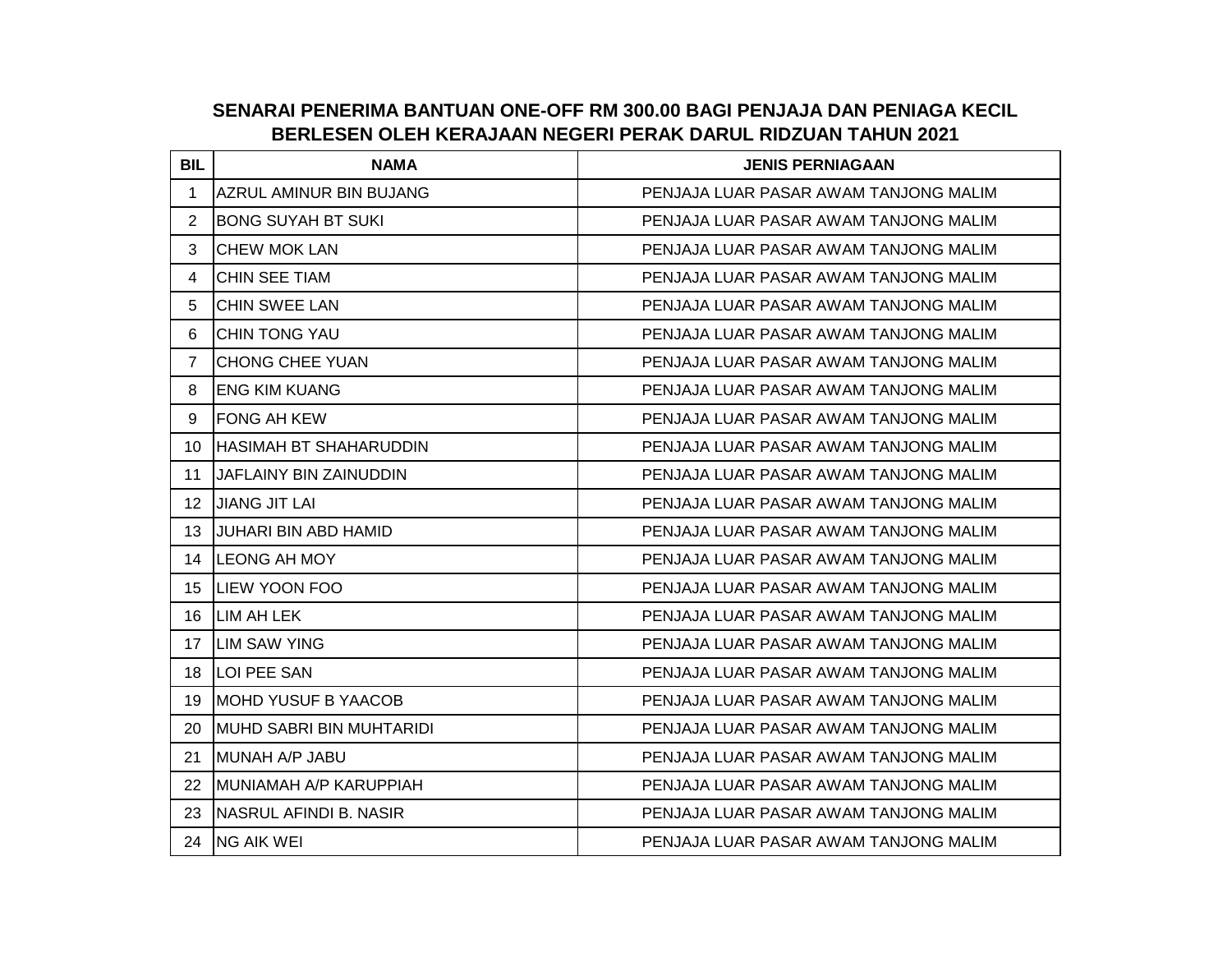| <b>BIL</b> | <b>NAMA</b>                    | <b>JENIS PERNIAGAAN</b>               |
|------------|--------------------------------|---------------------------------------|
| 25         | <b>NG CHOY YIN</b>             | PENJAJA LUAR PASAR AWAM TANJONG MALIM |
| 26         | <b>NG KEE LENG</b>             | PENJAJA LUAR PASAR AWAM TANJONG MALIM |
| 27         | <b>NORHAINI BT MOHAHAD</b>     | PENJAJA LUAR PASAR AWAM TANJONG MALIM |
| 28         | <b>NORZEHAN BT YUSOF</b>       | PENJAJA LUAR PASAR AWAM TANJONG MALIM |
| 29         | NURIZAN BINTI MUHAMAD          | PENJAJA LUAR PASAR AWAM TANJONG MALIM |
| 30         | <b>POW HUEY LING</b>           | PENJAJA LUAR PASAR AWAM TANJONG MALIM |
| 31         | IRAIMA BINTI MAARUN            | PENJAJA LUAR PASAR AWAM TANJONG MALIM |
| 32         | <b>ROSHASNI BINTI RAZALI</b>   | PENJAJA LUAR PASAR AWAM TANJONG MALIM |
| 33         | ISHAHARUDIN BIN SHAMSUDDIN     | PENJAJA LUAR PASAR AWAM TANJONG MALIM |
| 34         | ISHAHRIL EDZWAN BIN MOHD HATTA | PENJAJA LUAR PASAR AWAM TANJONG MALIM |
| 35         | <b>SO KAI SIU</b>              | PENJAJA LUAR PASAR AWAM TANJONG MALIM |
| 36         | <b>SOON HON TIAN</b>           | PENJAJA LUAR PASAR AWAM TANJONG MALIM |
| 37         | ISUKARSEH BT MOHD NOOR         | PENJAJA LUAR PASAR AWAM TANJONG MALIM |
| 38         | <b>ITAN LUANG YING</b>         | PENJAJA LUAR PASAR AWAM TANJONG MALIM |
| 39         | <b>TOH SIEW MUI</b>            | PENJAJA LUAR PASAR AWAM TANJONG MALIM |
| 40         | <b>WONG CHEE KEONG</b>         | PENJAJA LUAR PASAR AWAM TANJONG MALIM |
| 41         | <b>WONG CHENG CHUNG</b>        | PENJAJA LUAR PASAR AWAM TANJONG MALIM |
| 42         | <b>WONG KAM MOI</b>            | PENJAJA LUAR PASAR AWAM TANJONG MALIM |
| 43         | YAP KUI LEE                    | PENJAJA LUAR PASAR AWAM TANJONG MALIM |
| 44         | <b>IYAP PUIH KIAN</b>          | PENJAJA LUAR PASAR AWAM TANJONG MALIM |
| 45         | <b>YEONG FONG YING</b>         | PENJAJA LUAR PASAR AWAM TANJONG MALIM |
| 46         | <b>YO WAI LAP</b>              | PENJAJA LUAR PASAR AWAM TANJONG MALIM |
| 47         | IZAINUN BINTI OTHMAN           | PENJAJA LUAR PASAR AWAM TANJONG MALIM |